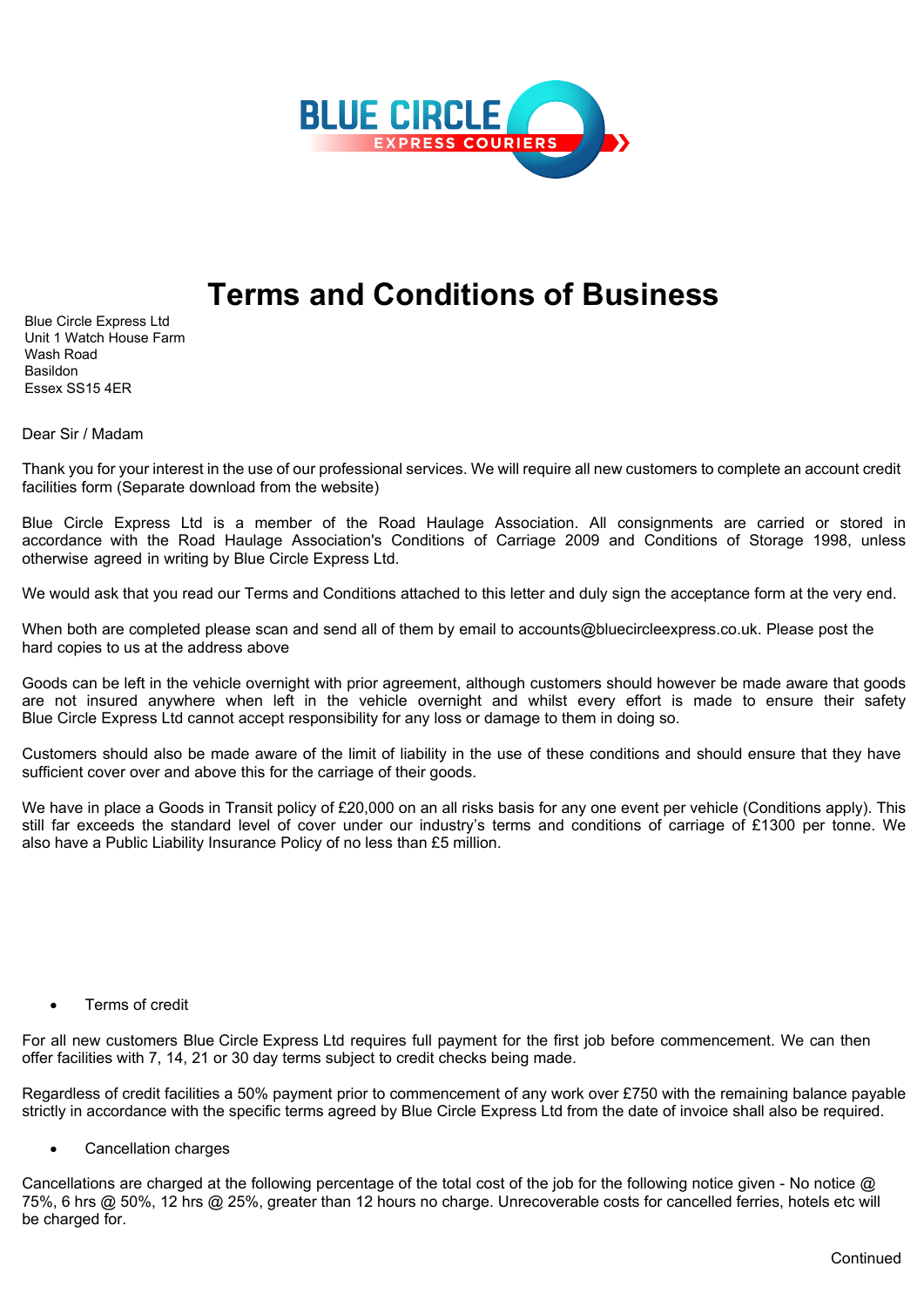Parking Penalty Notices and charges

Whilst we take every care, where a delivery or collection is required and there is insufficient legal parking, penalty notices will be passed on to the customer up to 21 days after the job should they be received.

• Waiting time

Blue Circle Express Ltd include 30 minutes waiting time for loading and unloading at which point the following charges detailed below will apply per hour or part thereafter unless agreed in writing.

| Size of Vehicle                      | Small  | Medium | Large  | <b>Tail Lift</b> |
|--------------------------------------|--------|--------|--------|------------------|
|                                      |        |        |        |                  |
| Waiting Time Charge in £ Per Hour    | £12.00 | £15.00 | £18.00 | £25.00           |
|                                      |        |        |        |                  |
| Waiting Time Charge in £ per 15 Mins | £3.00  | £3.75  | £4.50  | £6.25            |
|                                      |        |        |        |                  |

All prices quoted are exclusive of VAT @ 20%

• Weekend and Bank Holiday Service

Any work undertaken on a weekend or public Bank holiday will be charged at an additional 20% unless otherwise agreed by Blue Circle Express Ltd and the customer.

• Security arrangements

Whilst we are happy to discuss the broader issues of a working relationship over the phone we would prefer not to undertake any work before we have met face to face. This is to ensure both parties are happy and we can demonstrate what we can do and the arrangements we have in place. A signed NDA (non disclosure agreement) is required for discussions regard-ing our services. This can be downloaded via the link on the website.

For and on behalf of Blue Circle Express Ltd

Ben McGlone

Director

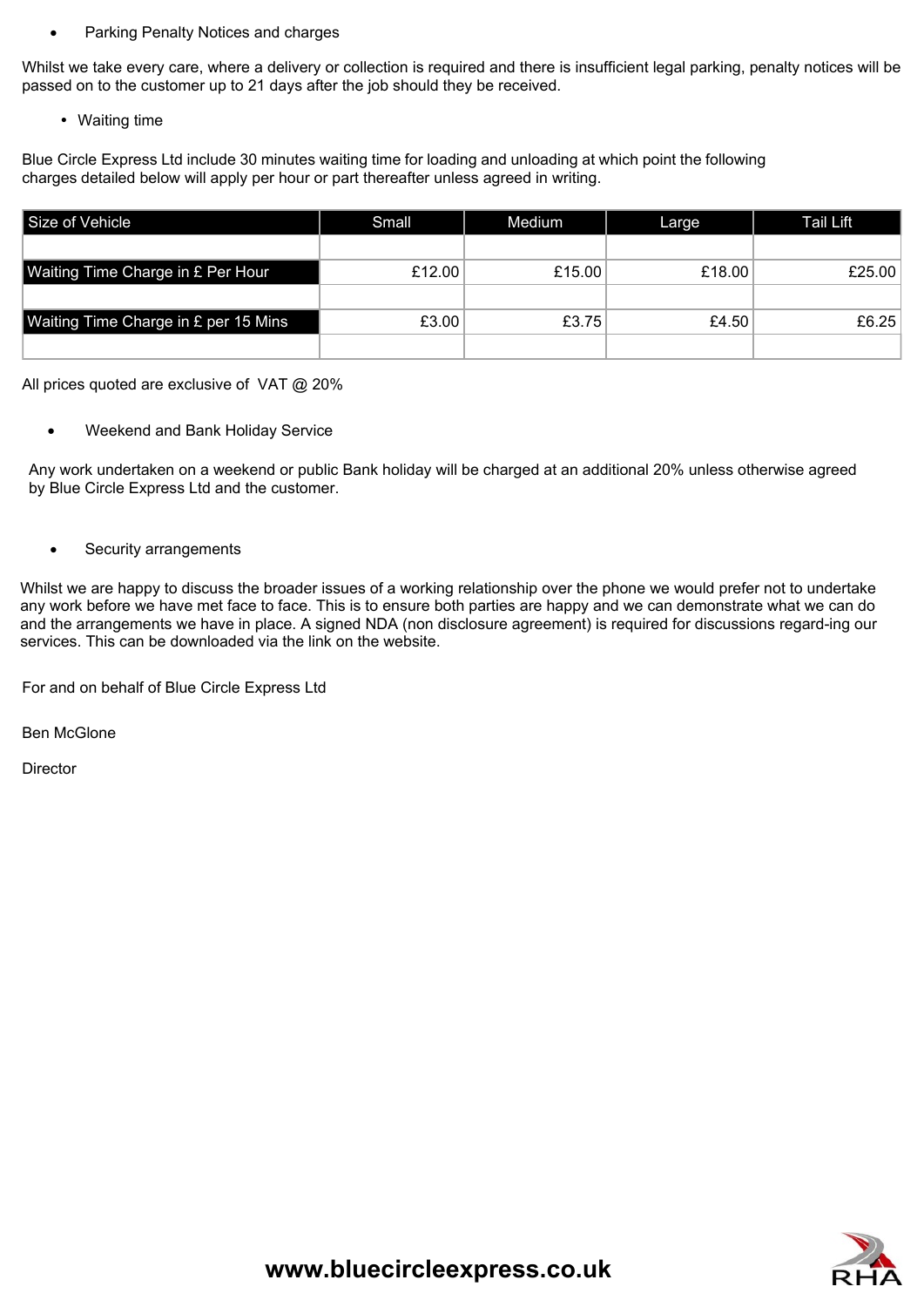

# **Road Haulage Association Limited CONDITIONS OF CARRIAGE 2009**

Effective 1 September 2009

**PLEASE NOTE THAT THE CUSTOMER WILL NOT IN ALL CIRCUMSTANCES BE ENTITLED TO COMPENSATION, OR TO FULL COMPENSATION, FOR ANY LOSS AND IS THEREFORE RECOMMENDED TO SEEK PROFESSIONAL ADVICE AS TO APPROPRIATE INSURANCE COVER TO BE MAINTAINED WHILE CONSIGNMENTS ARE IN TRANSIT.**

**Company stamp or details**

Blue Circle Express Ltd Unit 1 Watch House Farm Wash Road Basildon Essex SS15 4ER

(hereinafter referred to as *"the Carrier")* is not a common carrier and accepts goods for carriage only upon that condition and the Conditions set out below, No servant or agent of the Carrier is permitted to alter or vary these Conditions in any way unless expressly authorised in writing to do so by a Director, Principal, Partner or other authorised person. If any legislation is compulsorily applicable to the Contract and any part of these Conditions is incompatible with such legislation, such part shall, as regards the Contract, be overridden to that extent and no further.

# **1. Definitions**

#### In these Conditions:

*"Customer"* means the person or company who contracts for the services of the Carrier including any other carrier who gives a Consignment to the Carrier for carriage.

*"Contract"* means the contract of carriage between the Customer and the Carrier. *"Consignee"* means the person or company to whom the Carrier contracts to deliver the Consignment.

*"Consignment"* means goods, whether a single item or in bulk or contained in one parcel, package or container, as the case may be, or any number of separate items, parcels, packages or containers sent at one time in one load by or for the Customer from one address to one address.

*"Dangerous Goods"* means those substances and articles the carriage of which prohibited by the provisions of the European Agreement Concerning the International Carriage of Dangerous Goods by Road (ADR) as applied in the United Kingdom, or authorised only under the conditions prescribed in accordance therewith.

*"In writing"* includes, unless otherwise agreed, the transmission of information by electronic, optical or similar means of communication, including, but not limited to, facsimile, electronic mail or electronic data interchange (EDI), provided the information is readily accessible so as to be usable for subsequent reference.

*"Trader"* means the owner of the Consignment, any other person having an interest therein and anyone acting on behalf of such owner or other person, including, as the case may be, the Customer, sender and Consignee.

#### **2. Parties and Sub-Contracting**

- The Customer warrants that he is either the owner of the Consignment **(1)** or is authorised by such owner to accept these Conditions on such owner's behalf.
- The Carrier and any other carrier employed by the Carrier may employ the services of any other carrier for the purpose of fulfilling the Contract in whole or in part and the name of every other such carrier shall be provided to the Customer upon request. **(2)**
- The Carrier contracts for itself and as agent of and trustee for its servants and agents and all other carriers referred to in (2) above and such other carriers' servants and agents and every reference in these Conditions to "the Carrier" shall be deemed to include every other such carrier, servant and agent with the intention that they shall have the benefit of the Contract and collectively and together with the Carrier be under no greater liability to the Customer or any other party than is the Carrier hereunder. **(3)**
- Notwithstanding Condition 2(3) the carriage of any Consignment by rail, sea, inland waterway or air is arranged by the Carrier as agent of the Customer and shall be subject to the Conditions of the rail, shipping, inland waterway or air carrier contracted to carry the Consignment. The Carrier shall be under no liability whatsoever to whomsoever and howsoever arising in respect of such carriage: Provided that where the Consignment is carried partly by road and partly by such other means of transport any loss, damage or delay shall be deemed to have occurred while the Consignment was being carried by road unless the contrary is proved by the Carrier. **(4)**

#### **3. Dangerous Goods**

Dangerous Goods must be disclosed by the Customer and if the Carrier agrees to accept them for carriage they must be classified, packed, marked, labelled and documented in accordance with the statutory regulations for the carriage by road of the substance declared.

# **4. Loading and Unloading**

- Unless the Carrier has agreed in writing to the contrary with the **(1)** Customer:
	- The Carrier shall not be under any obligation to provide any plant, **(a)** power or labour, other than that carried by the vehicle, required for loading or unloading the Consignment.
	- The Customer warrants that any plant, power or labour required for **(b)** loading or unloading the Consignment which is not carried by the vehicle will be provided by the Customer or on the Customer's behalf. The Carrier shall be under no liability whatsoever to the Customer
	- (c) for any damage whatsoever, howsoever caused, if the Carrier is instructed to load or unload any Consignment requiring plant, power or labour which, in breach of the warranty in (b) above, has not been provided by the Customer or on the Customer's behalf.
	- The Carrier shall not be required to provide service beyond the usual place of collection or delivery but if any such service is given **(d)** by the Carrier it shall be at the sole risk of the Customer.
- The Customer shall indemnify the Carrier against all claims and **(2)** demands whatsoever which could not have been made if such instructions as are referred to in (1)(c) of this Condition and such service as is referred to in (1)(d) of this Condition had not been given.

#### **5. Signed Receipts**

The Carrier shall, if so required, sign a document or electronic record prepared by the sender acknowledging the receipt of the Consignment but the burden of proving the condition of the Consignment and its nature, quantity or weight at the time of collection shall rest with the Customer.

#### **6. Transit**

- Transit shall commence when the Carrier takes possession of the **(1)** Consignment whether at the point of collection or at the Carrier's premises.
- Transit shall (unless otherwise previously determined) end when the **(2)** Consignment is tendered at the usual place of delivery at the Consignee's address within the customary cartage hours of the district: Provided that:
	- if no safe and adequate access or no adequate unloading facilities **(a)** there exist then transit shall be deemed to end at the expiry of one clear day after notice in writing (or by telephone if so previously agreed in writing) of the arrival of the Consignment at the Carrier's premises has been sent to the Consignee;
	- (b) when for any other reason whatsoever a Consignment cannot be delivered or when a Consignment is held by the Carrier 'to await order' or 'to be kept till called for' or upon any like instructions and such instructions are not given or the Consignment is not called for and removed within a reasonable time, then transit shall also be deemed to end.

#### **7. Undelivered or Unclaimed Consignments**

Where the Carrier is unable for any reason to deliver a Consignment to the Consignee or as he may order, or where by virtue of the proviso to Condition 6(2) hereof transit is deemed to be at an end, the Carrier may sell the Consignment and payment or tender of the proceeds after deduction of all proper charges and expenses in relation thereto and of all outstanding charges in relation to the carriage and storage of the Consignment shall (without prejudice to any claim or right which the Customer may have against the Carrier otherwise arising under these Conditions) discharge the Carrier from all liability in respect of such Consignment, its carriage and storage:

Provided that:

- **(1)** the Carrier shall do what is reasonable to obtain the value of the Consignment; and
- **(2)** the power of sale shall not be exercised where the name and address of the sender or of the Consignee is known unless the Carrier shall have done what is reasonable in the circumstances to give notice to the sender or, if the name and address of the sender is not known, to the Consignee that the Consignment will be sold unless within the time specified in such notice, being a reasonable time in the circumstances from the giving of such notice, the Consignment is taken away or instructions are given for its disposal.

#### **8. Carrier's Charges**

The Carrier's charges shall be payable by the Customer without **(1)**prejudice to the Carrier's rights against the Consignee or any other person: Provided that when any Consignment is consigned 'carriage forward' the Customer shall not be required to pay such charges unless the Consignee fails to pay after a reasonable demand has been made by the Carrier for payment thereof.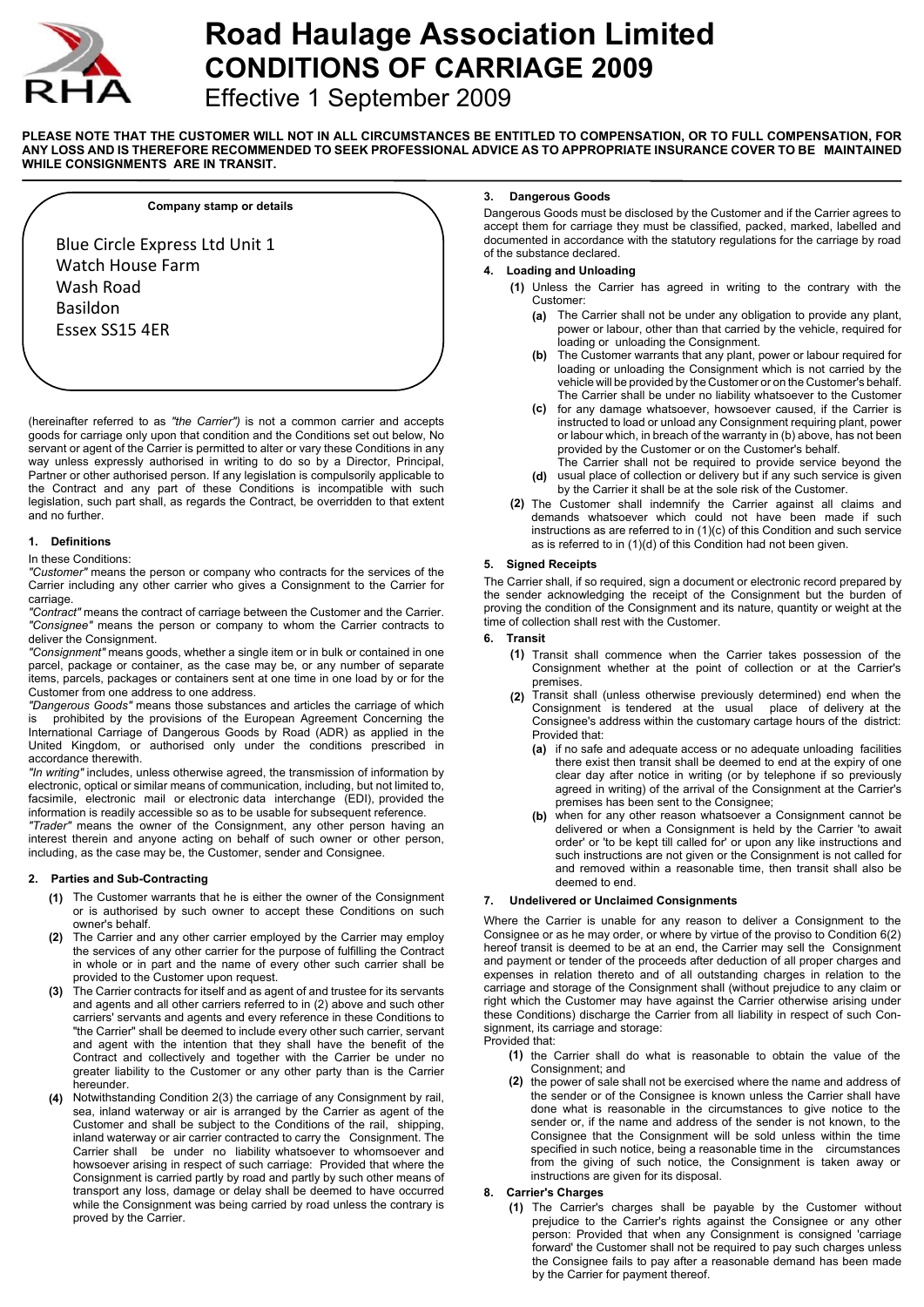Charges shall be payable when due without reduction or deferment on **(2)** account of any claim, counterclaim or set-off. If the Customer becomes insolvent or any sums owed by the Customer on any invoice or account with the Carrier become overdue for payment, any credit terms shall be cancelled with immediate effect and all invoices or accounts issued by the Carrier shall immediately be deemed due for payment and thereupon become payable. The Late Payment of Commercial Debts (Interest) Act 1998, as amended, shall apply to all sums due from the Customer.

### **9. Liability for Loss and Damage**

- The Customer shall be deemed to have elected to accept the terms set out in (2) of this Condition unless, before the transit commences, the Customer has agreed in writing that the Carrier shall not be liable for any loss or misdelivery of or damage to or in connection with the Consignment howsoever or whensoever caused and whether or not caused or contributed to directly or indirectly by any act, omission, neglect, default or other wrongdoing on the part of the Carrier, its servants, agents or subcontractors. **(1)**
- Subject to these Conditions the Carrier shall be liable for: **(2)**
	- **(a)** physical loss, mis-delivery of or damage to living creatures, bullion, money, securities, stamps, precious metals or precious stones comprising the Consignment only if:
		- the Carrier has specifically agreed in writing to carry any such items; and **(i)**
		- the Customer has agreed in writing to reimburse the Carrier in respect of all additional costs which result from the carriage of the said items; and **(ii)**
		- the loss, mis-delivery or damage is occasioned during transit and is proved to be due to the negligence of the Carrier, its servants, agents or sub-contractors; **(iii)**
	- **(b)** physical loss, mis-delivery of or damage to any other goods comprising the Consignment unless the same has arisen from, and the Carrier has used reasonable care to minimise the effects of:
		- Act of God; **(i)**
		- any consequences of war, invasion, act of foreign enemy, hostilities (whether war or not), civil war, rebellion, insurrection, terrorist act, military or usurped power or confiscation, requisition, or destruction or damage by or under the order of any government or public or local authority; seizure or forfeiture under legal process; **(ii)**
		- error, act, omission, mis-statement or misrepresentation by the Customer or other owner of the Consignment or by servants or **(iii) (iv)**
		- agents of either of them; **(v)**
		- inherent liability to wastage in bulk or weight, faulty design, latent defect or inherent defect, vice or natural deterioration of the Consignment;
		- insufficient or improper packing; **(vi)**
		- (vii) insufficient or improper labelling or addressing;
		- (viii) riot, civil commotion, strike, lockout, general or partial stoppage or restraint of labour howsoever caused;
		- Consignee not taking or accepting delivery within a reasonable time after the Consignment has been tendered. **(ix)**
- The Carrier shall not in any circumstances be liable for loss or damage **(3)** arising after transit is deemed to have ended within the meaning of Condition 6(2) hereof, whether or not caused or contributed to directly or indirectly by any act, omission, neglect, default or other wrongdoing on the part of the Carrier, its servants, agents or sub-contractors.

#### **10. Fraud**

The Carrier shall not in any circumstances be liable in respect of a Consignment where there has been fraud on the part of the Customer or the owner, or the servants or agents of either, in respect of that Consignment, unless the fraud has been contributed to by the complicity of the Carrier or of any servant of the Carrier acting in the course of his employment.

#### **11. Limitation of Liability**

- **(1)** Except as otherwise provided in these Conditions, the liability of the Carrier in respect of claims for physical loss, mis-delivery of or damage to goods comprising the Consignment, howsoever arising, shall in all circumstances be limited to the lesser of
	- the value of the goods actually lost, mis-delivered or damaged; or **(a)**
	- the cost of repairing any damage or of reconditioning the goods; or a sum calculated at the rate of £1,300 Sterling per tonne on the gross weight of the goods actually lost, mis-delivered or damaged; **(c) (b)**

and the value of the goods actually lost, mis-delivered or damaged shall be taken to be their invoice value if they have been sold and shall otherwise be taken to be the replacement cost thereof to the owner at the commencement of transit, and in all cases shall be taken to include any Customs and Excise duties or taxes payable in respect of those goods: Provided that:

- **(i)** in the case of loss, mis-delivery of or damage to a part of the Consignment the weight to be taken into consideration in determining the amount to which the Carrier's liability is limited shall be only the gross weight of that part regardless of whether the loss, mis-delivery or damage affects the value of other parts of the Consignment;
- **(ii)** nothing in this Condition shall limit the liability of the Carrier to less than the sum of £10;
- **(iii)** the Carrier shall be entitled to proof of the weight and value of the whole of the Consignment and of any part thereof lost, mis-delivered or damaged;
- **(iv)** the Customer shall be entitled to give to the Carrier notice in writing to be delivered at least seven days prior to commencement of transit requiring that the £1,300 per tonne limit in 11 (1)(c) above be increased, but not so as to exceed the

value of the Consignment, and in the event of such notice being given the Customer shall be required to agree with the Carrier an increase in the carriage charges in consideration of the increased limit, but if no such agreement can be reached aforementioned £1,300 per tonne limit shall continue to apply.

- The liability of the Carrier in respect of claims for any other loss whatsoever **(2)** (including indirect or consequential loss or damage and loss of market), and howsoever arising in connection with the Consignment, shall not exceed the amount of the carriage charges in respect of the Consignment or the amount of the claimant's proved loss, whichever is the lesser, unless:
	- at the time of entering into the Contract with the Carrier the Customer **(a)** declares to the Carrier a special interest in delivery in the event of physical loss, mis-delivery or damage or of an agreed time limit being exceeded and agrees to pay a surcharge calculated on the amount of that interest, and
	- (b) at least 7 days prior to the commencement of transit the Customer has delivered to the Carrier confirmation in writing of the special interest, agreed time limit and amount of the interest.

# **12. Indemnity to the Carrier**

- The Customer shall indemnify the Carrier against:
	- all liabilities and costs incurred by the Carrier (including but not limited to **(1)** claims, demands, proceedings, fines, penalties, damages, expenses and loss of or damage to the carrying vehicle and to other goods carried) by reason of any error, omission, mis-statement or misrepresentation by the Customer or other owner of the Consignment or by any servant or agent of either of them, insufficient or improper packing, labelling or addressing of the Consignment or fraud as in Condition 10;
	- all claims and demands whatsoever (including for the avoidance of doubt **(2)** claims alleging negligence), by whomsoever made and howsoever arising (including but not limited to claims caused by or arising out of the carriage of Dangerous Goods and claims made upon the Carrier by H.M. Revenue and Customs in respect of dutiable goods consigned in bond) in excess of the liability of the Carrier under these Conditions in respect of any loss or damage whatsoever to, or in connection with, the Consignment whether or not caused or contributed to directly or indirectly by any act, omission, neglect, default or other wrongdoing on the part of the Carrier, its servants, agents or sub-contractors.

# **13. Time Limits for Claims**

The Carrier shall not be liable for: **(1)**

- (a) damage to the whole or any part of the Consignment, or physical loss, mis-delivery or non-delivery of part of the Consignment unless advised thereof in writing within seven days, and the claim is made in writing within fourteen days, after the termination of transit;
- any other loss unless advised thereof in writing within twenty-eight days, **(b)** and the claim is made in writing within forty-two days, after the commencement of transit.

Provided that if the Customer proves that,

- **(i)** it was not reasonably possible for the Customer to advise the Carrier or make a claim in writing within the time limit applicable, and
- **(ii)** such advice or claim was given or made within a reasonable time, the Carrier shall not have the benefit of the exclusion of liability afforded by this Condition.
- The Carrier shall in any event be discharged from all liability whatsoever and **(2)** howsoever arising in respect of the Consignment unless suit is brought and notice in writing thereof given to the Carrier within one year of the date when transit commenced.
- (3) In the computation of time where any period provided by these Conditions is seven days or less, Saturdays, Sundays and all statutory public holidays shall be excluded.

# **14. Lien**

- (1) The Carrier shall have:
	- **(a)** a particular lien on the Consignment, and
	- **(b)** a general lien against the Trader for sums unpaid on any invoice, account or Contract whatsoever.

If such lien, whether particular or general, is not satisfied within a reasonable time, the Carrier may sell the Consignment, or part thereof, as agent for the owner and apply the proceeds towards any sums unpaid and the expenses of the retention, insurance and sale of the Consignment and shall, upon accounting to the Customer for any balance remaining, be discharged from all liability whatsoever in respect of the Consignment.

**(2)** The Carrier may exercise its lien on its own behalf or as agent for any assignee of its invoices at any time and at any place at its sole discretion whether or not sums have become payable in accordance with Condition 8(2) hereof and whether or not the contractual carriage has been completed and these conditions shall continue to apply during the period of exercise of such lien.

# **15. Unreasonable Detention**

The Customer shall be liable to pay demurrage for unreasonable detention of any vehicle, trailer, container or other equipment at the Carrier's current rates of demurrage but the rights of the Carrier against any other person in respect thereof shall remain unaffected.

# **16. Law and Jurisdiction**

Unless otherwise agreed in writing, the Contract and any dispute arising thereunder shall be governed by English law and shall be subject to the jurisdiction of the English courts alone.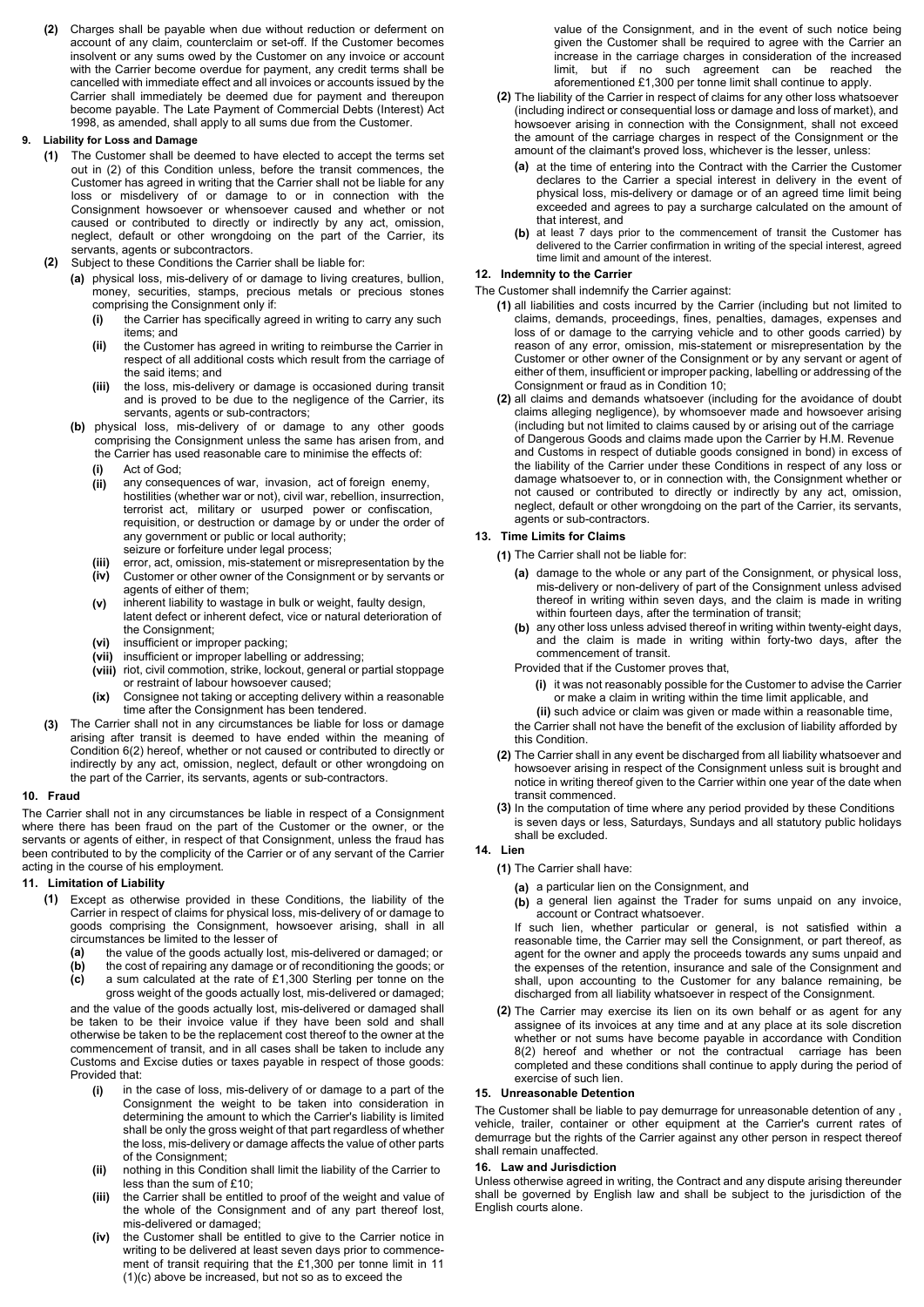

# **Road Haulage Association Limited CONDITIONS OF STORAGE -** Effective 1 November 1998

**PLEASE NOTE THAT THE CUSTOMER WILL NOT IN ALL CIRCUMSTANCES BE ENTITLED TO COMPENSATION, OR TO FULL COMPENSATION, FOR ANY LOSS AND IS THEREFORE RECOMMENDED TO SEEK PROFESSIONAL ADVICE AS TO APPROPRI-ATE INSURANCE COVER TO BE MAINTAINED WHILE CONSIGNMENTS ARE IN TRANSIT.**

#### **Company stamp or details**

Blue Circle Express Ltd Unit 1 Watch House Farm Wash Road Basildon Essex SS15 4ER

(hereinafter referred to as *"the Contractor"*) accepts Goods for Storage only upon the Conditions set out below. No servant or agent of the Contractor is permitted to alter or vary these Conditions in any way unless expressly authorised in writing to do so by a Director, Principal, Partner or other authorised person. If any legislation is compulsorily applicable to the Contract and any part of these Conditions is incompatible with such legislation, such part shall, as regards the Contract, be overridden to that extent and no further.

#### **1. Definitions**

In these Conditions:

*"Customer"* means the person or company who contracts for the services of the Contractor.

*"Contract"* means the contract between the Customer and the Contractor for the Storage of the Goods.

*"Goods"* means goods whether a single item or in bulk or contained in one parcel, package or container as the case may be or any number of separate items, parcels, packages or containers Stored under the Contract.

*"Storage"* means the storage and handling of Goods including unloading and loading of Goods and movement of Goods between stores and such other ancillary services as the Contractor may agree to in writing, and the words *"Store"* and *"Stored"* shall be construed accordingly.

*"Dangerous Goods"* means:

**(i)** Goods named individually in the Approved Carriage List issued from time to time by the Health and Safety Commission, explosives, radioactive material, any dangerous weapon, drug, poison, damaging article or substance or any article or substance likely to encourage vermin or other pests or likely to cause infection; or

**(ii)** any Goods which, although, not included in (i) above, in the sole opinion of the Contractor, present a similar hazard.

# **2. Parties and Sub-Contracting**

**(1)** The Customer warrants that he is either the owner of the Goods or is authorised by such owner to accept these Conditions on such owner's behalf. **(2)** The Customer also warrants that the Goods are as described to the Contractor with regard to their nature, weight, quantity, condition and dimensions.

**(3)** The Customer also warrants that Dangerous Goods accepted for Storage comply with all relevant statutory regulations for the time being in force concerning the Storage, carriage, packaging and labelling of such articles or substances.

**(4)** The Contractor and any other contractors employed by the Contractor may employ the services of any other contractor for the purpose of fulfilling the Contract in whole or in part and the name of every such other contractor shall be provided to the Customer on request.

**(5)** The Contractor contracts for itself and as agent of and trustee for its servants and agents and all other contractors referred to in (4) above and such other contractors' servants and agents and every reference in these Conditions to the "Contractor" shall be deemed to include every other such contractor, servant and agent with the intention that they shall have the benefit of the contract and collectively and together with the Contractor be under no greater liability to the Customer or any other party than is the Contractor hereunder.

# **3. Dangerous Goods**

Dangerous Goods must be disclosed by the Customer and if the Contractor agrees to accept them for Storage such Goods must be accompanied by a full written declaration of their nature and contents and be properly and safely packed and labelled in accordance with any legislation for the time being in force for the Storage and carriage of such articles or substances and the Customer shall, whilst the Dangerous Goods are being Stored by the Contractor, keep the Contractor informed of any statutory modification or re-enactment thereof or any rules or regulations made thereunder or rules or

recommendations made by any relevant authority, concerning the Storage or handling of Dangerous Goods. The Customer shall, whilst the Dangerous Goods are being Stored by the Contractor, keep the Contractor informed as to its recommendations on the handling and Storage of such Goods including all health and safety recommendations and prior to arranging despatch of the Dangerous Goods, the Customer shall provide the Contractor with such information in writing in relation to the Dangerous Goods as will enable the Contractor to know the identity of the substances comprising the Dangerous Goods, the nature of the hazards created by such substances, and the action to be taken in an emergency. The Contractor shall be entitled to disclose the information supplied by the Customer to its servants, agents and other contractors referred to in condition 2(5), and any relevant Government department.

# **4. Notice of Delivery or Collection**

The Customer shall give the Contractor not less than 24 hours notice of its intention to deliver or remove Goods at the premises of the Contractor.

#### **5. Receipt of Goods**

**(1)** Following acceptance of the Goods for Storage the Contractor shall if required provide the Customer with a receipt but no such document shall be evidence of the condition or the correctness of the declared nature, property, chemical composition, quantity, quality, or weight of the Goods at the time they are received by the Contractor and the burden of proving the condition of the Goods on receipt by the Contractor and that the Goods were of the nature, property, chemical composition, quantity, quality or weight declared in the relevant document shall rest with the Customer.

**(2)** The Contractor shall notify the Customer of any pre-existing damage to and/or deficiency in the Goods to be Stored, within a reasonable time of the Contractor becoming aware of such damage or deficiency. Such Goods shall, in the absence of any express agreement to the contrary between the Customer and the Contractor, be returned to the Customer at the Customer's expense.

#### **6. Termination of Storage**

**(1)** Either the Contractor or Customer may at any time give not less than 21 clear days' notice in writing to the other of its intention to terminate the Contract and notwithstanding that the Contractor may have released the Goods before the expiry of such notice, all charges shall be payable to the date when the notice would have expired.

**(2)** The Contractor may require the removal of the Goods or any part thereof, forthwith, if in the Contractor's opinion:

**(i)** the Customer's financial position becomes unsatisfactory or if the Customer ceases to pay its debts in the ordinary course of business or cannot pay its debts as they become due, or (being a company) is deemed to be unable to pay its debts or has a winding up petition issued against it or a receiver appointed of all or any part of its assets, or if a proposal is made for a composition with creditors or scheme of arrangement or for an administrator to be appointed in respect of all or any part of the business or assets of the Customer or (being an individual) commits an act of bankruptcy or has a bankruptcy petition issued against him, or the Customer is in breach of any of its obligations arising under the Contract;

**(ii)** the Storage of Goods poses a risk to the health and safety of the Contractor, its servants or any third party or to the Contractor's property or any third party property;

**(iii)** the continued Storage of the Goods will result in the Goods perishing or otherwise deteriorating and/or will cause damage to other goods or property. **(3)** If the Goods or any part thereof are not removed after notice is given by the Contractor to the Customer in accordance with paragraphs (1) and (2) above, then the Contractor may, at its absolute discretion, sell the Goods after the lapse of a reasonable period of time after notice is given by the Contractor of its intention to sell the Goods or part thereof.

# **7. Revision of Storage Charges and Conditions of Storage**

The Contractor's charges and these Conditions may be revised by the Contractor from time to time. Any such revision shall not become effective until the expiry of twenty-one days from the date notice of proposed revision is given to the Customer.

# **8. Contractor's Charges**

**(1)** Goods accepted for Storage during any calendar week (Monday to Sunday both inclusive) shall be charged for as though they were received on the first day of such week.

**(2)** Charges shall be payable when due without reduction or deferment on account of any claim, counterclaim or set-off. The Contractor shall be entitled to interest at 8 per cent above the Bank of England Base Rate prevailing at the date of the Contractor's invoice or account, calculated on a daily basis on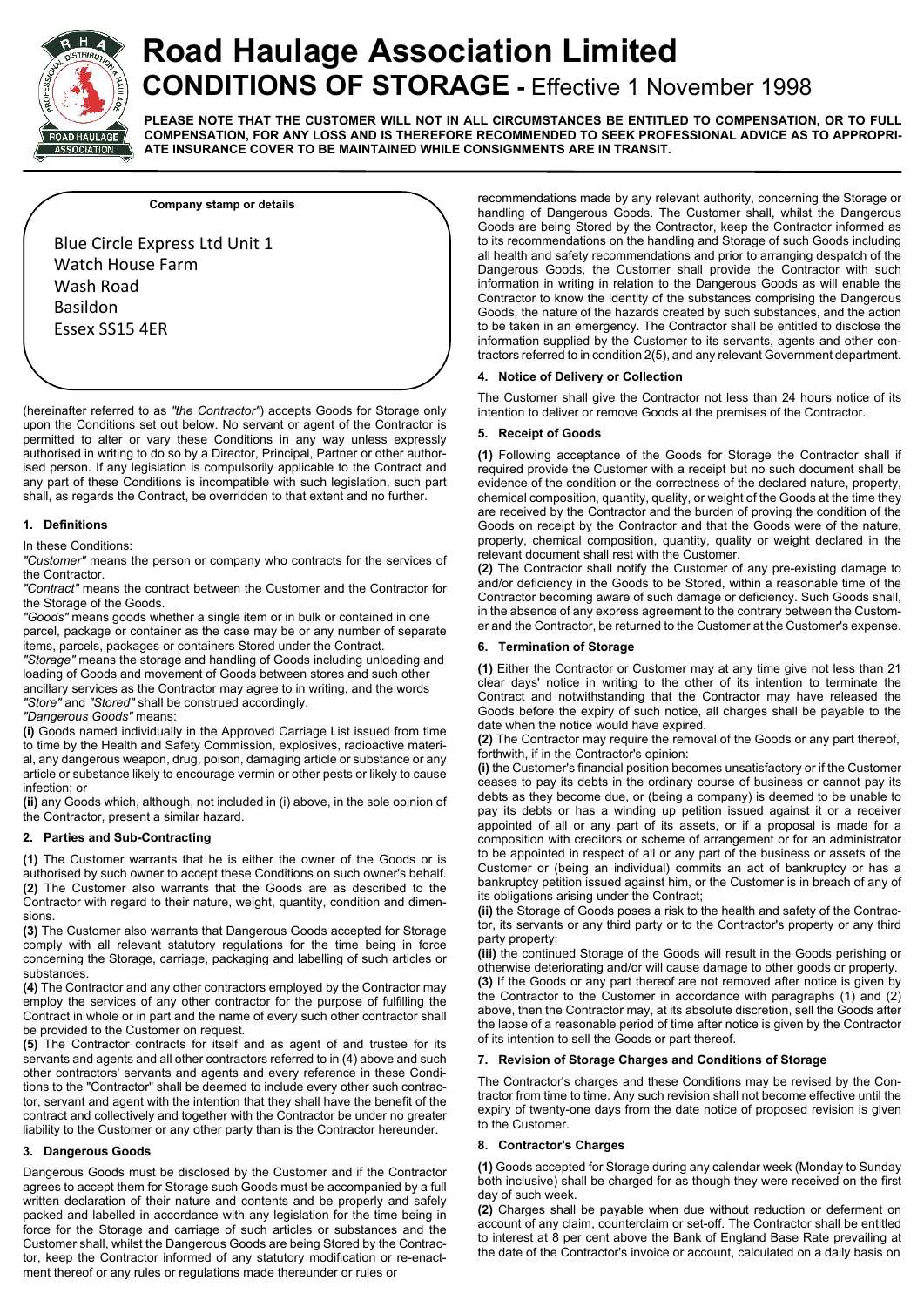#### all amounts overdue to the Contractor.

**(3)** Should the delivery of Goods be postponed or cancelled by the Customer, the Contractor shall be entitled to recover from the Customer all expenses incurred by the contractor and all rental charges in respect of space reserved for such Goods.

#### **9. Liability for Loss and Damage**

**(1)** The Customer shall be deemed to have elected to accept the terms set out in **(2)** of this Condition unless, before the Goods are Stored, the Customer has agreed in writing that the Contractor shall not be liable for any loss or misdelivery of or damage to or in connection with the Goods however or whenever caused and whether or not caused or contributed to directly or indirectly by any act, omission, neglect, default or other wrongdoing on the part of the Contractor, its servants, agents or sub-contractors.

**(2)** Subject to these conditions the Contractor shall be liable for:

**(a)** physical loss, mis-delivery of or damage to living creatures, bullion, money, securities, stamps, precious metals or precious stones only if:

**(i)** the Contractor has specifically agreed in writing to Store any such items; and **(ii)** the Customer has agreed in writing to reimburse the Contractor in respect of all additional costs which result from the Storage of the said items; and

**(iii)** the loss, mis-delivery or damage is occasioned during Storage and is proved to be due to the negligence of the Contractor, its servants, agents or sub-contractors.

**(b)** physical loss, mis-delivery of or damage to any other Goods occasioned during Storage unless the same has arisen from, and the Contractor has used reasonable care to minimise the effects of:

**(i)** Act of God;

**(ii)** any consequences of war, invasion, act of foreign enemy, hostilities (whether war or not), civil war, rebellion, insurrection, terrorist act, military or usurped power or confiscation, requisition, or destruction or damage by or under the order of any government or public or local authority;

**(iii)** seizure or forfeiture under legal process;

**(iv)** error, act, omission, mis-statement or misrepresentation by the Customer or other owner of the Goods or by servants or agents of either of them;

**(v)** inherent liability to wastage in bulk or weight, faulty design, latent defect or inherent defect, vice or natural deterioration of the Goods;

**(vi)** leakage or deficiency of Goods of a perishable or leaky nature, moth, vermin, insects, atmospheric or climatic causes;

**(vii)** insufficient or improper packing;

**(viii)** insufficient or improper labelling or addressing;

**(ix)** riot, civil commotion, strike, lockout, general or partial stoppage or restraint of labour from whatever cause;

**(x)** any other cause beyond the reasonable control of the Contractor.

**(3)** The Contractor shall not in any circumstances be liable for loss of or damage to Goods arising after Storage of such Goods has ended, whether or not caused or contributed to directly or indirectly by any act, omission, neglect, default or other wrongdoing on the part of the Contractor, its servants, agents or sub-contractors.

# **10. Fraud**

The Contractor shall not in any circumstances be liable in respect of Goods where there has been fraud on the part of the Customer or the owner, or the servants or agents of either, in respect of those Goods, unless the fraud has been contributed to by the complicity of the Contractor or of any servant of the Contractor acting in the course of his employment.

#### **11. Limitation of Liability**

**(1)** Except as otherwise provided in these Conditions, the liability of the Contractor in respect of claims for physical loss, mis-delivery of or damage to Goods.howsoever arising, shall in all circumstances be limited to the lesser of: **(a)** the value of the Goods actually lost, mis-delivered or damaged; or

**(b)** the cost of repairing any damage or of reconditioning the Goods; or

**(c)** a sum calculated at the rate of £100 Sterling per tonne on the gross weight of the Goods actually lost, mis-delivered or damaged; and the value of the Goods actually lost, mis-delivered or damaged shall be taken to be their invoice value if they have been sold and shall otherwise be taken to be the replacement cost thereof to the owner at the commencement of transit, and in all cases shall

be taken to include any Customs and Excise duties or taxes payable in respect of those Goods: Provided that: **(i)** in the case of loss, mis-delivery of or damage to a part of the Goods the

weight to be taken into consideration in determining the amount to which the Contractor's liability is limited shall be only the gross weight of that part regardless of whether the loss, mis-delivery or damage affects the value of other parts of the Goods;

**(ii)** nothing in this Condition shall limit the liability of the Contractor to less than the sum of £10;

**(iii)** the Contractor shall be entitled to proof of the weight and value of the whole of the Goods and of any part thereof lost, mis-delivered or damaged;

**(iv)** the Customer shall be entitled to give to the Contractor written notice to be delivered at least 7 days prior to commencement of Storage requiring that the £100 per tonne limit in 11 (1)(c) above be increased, but not so as to exceed the value of the Goods, and in the event of such notice being given the Customer shall be required to agree with the Contractor an increase in the Storage charges in consideration of the increased limit, but if no such agreement can be reached the aforementioned £100 per tonne limit shall continue to apply.

**(2)** The liability of the Contractor in respect of claims for any other loss whatsoever (including indirect or consequential loss or damage and loss of market), and howsoever arising in connection with the Goods, shall not exceed the amount of the Storage charges in respect of the Goods or the amount of the claimant's proved loss, whichever is the lesser, unless;

**(a)** at the time of entering into the Contract with the Contractor the Customer declares to the Contractor a special interest in Storage in the event of physical loss mis-delivery or damage and agrees to pay a surcharge calculated on the amount of that interest, and

**(b)** at least 7 days prior to the commencement of Storage the Customer has delivered to the Contractor written confirmation of the special interest and amount of the interest.

#### **12. Indemnity to the Contractor**

The Customer shall indemnify the Contractor against:

**(1)** all liabilities and costs incurred by the Contractor (including but not limited to claims, demands, proceedings, fines, penalties, damages, expenses and loss of or damage to the place of storage and to other goods Stored) by reason of any error, omission, mis-statement or misrepresentation by the Customer or other owner of the Goods or by any servant or agent of either of them, insufficient or improper packing, labelling or addressing of Goods or fraud as in Condition 10;

**(2)** all claims and demands whatsoever (including for the avoidance of doubt claims alleging negligence), by whomsoever made and howsoever arising (including but not limited to claims caused by or arising out of the Storage of Dangerous Goods and claims made upon the Contractor by HM Customs and Excise in respect of dutiable goods consigned in bond) in excess of the liability of the Contractor under these Conditions in respect of any loss or damage whatsoever to, or in connection with, the Goods whether or not caused or contributed to directly or indirectly by any act, omission, neglect, default or other wrongdoing on the part of the Contractor, its servants, agents or subcontractors.

# **13. Time Limits for Claims**

**(1)** All claims for damage to or physical loss or mis-delivery of or failure to release any Goods and any claim referred to in Condition 11(2) shall be made in writing by the Customer within seven days after release of the Goods alleged to be damaged or, in the case of Goods alleged to be lost or mis-delivered or which the Contractor fails to release, within seven days after the time when the Goods should in the ordinary course of events have been released and the Contractor shall be under no liability unless such claim is made within the time stipulated: Provided that if the Customer proves that:

**(a)** it was not reasonably possible for the Customer to advise the Contractor or make a claim in writing within the time limit applicable, and

**(b)** such advice or claim was given or made within a reasonable

time, the Contractor shall not have the benefit of the exclusion of liability afforded by this Condition.

**(2)** The Contractor shall in any event be discharged from all liability whatsoever and howsoever arising in respect of the Goods unless suit is brought within one year of the date when the Goods were released or should, in the ordinary course of events, have been released.

**(3)** In the computation of time where any period provided by these Conditions is seven days or less, Saturdays, Sundays and all statutory public holidays shall be excluded.

# **14. Lien**

**(1)** The Contractor shall have a general lien against the Customer, where the Customer is the owner of the Goods, for any monies whatever due from the Customer to the Contractor. If such a lien is not satisfied within a reasonable time, the Contractor may, at its absolute discretion sell the Goods, or part thereof, as agent for the Customer and apply the proceeds towards the monies due and the expenses of the retention, insurance and sale of the Goods and shall, upon accounting to the Customer for any balance remaining, be discharged from all liability whatever in respect of the Goods.

**(2)** Where the Customer is not the owner of the Goods, the Contractor shall have a particular lien against the said owner, allowing the Contractor to retain possession, but not to dispose of, the Goods against monies due from the Customer in respect of the Goods.

# **15. Impossibility of Performance**

The Contractor shall be relieved of its obligations to perform the Contract to the extent that the performance thereof is prevented by failure of the Customer, fire, weather conditions, industrial dispute, labour disturbance or cause beyond the reasonable control of the Contractor.

# **16. Notice**

All written communications from the Contractor to the Customer shall be deemed to have been served if delivered or posted to the last known address of the Customer.

#### **17. Law and Jurisdiction**

The Contract shall be governed by English law, except in the case of Goods stored solely in Scotland when it shall be governed by Scots Law, and United Kingdom courts alone shall have jurisdiction in any dispute between the Contractor and the Customer.

#### © Road Haulage Association Limited 1998

Registered under the provisions of the Restrictive Trade Practices Act 1976